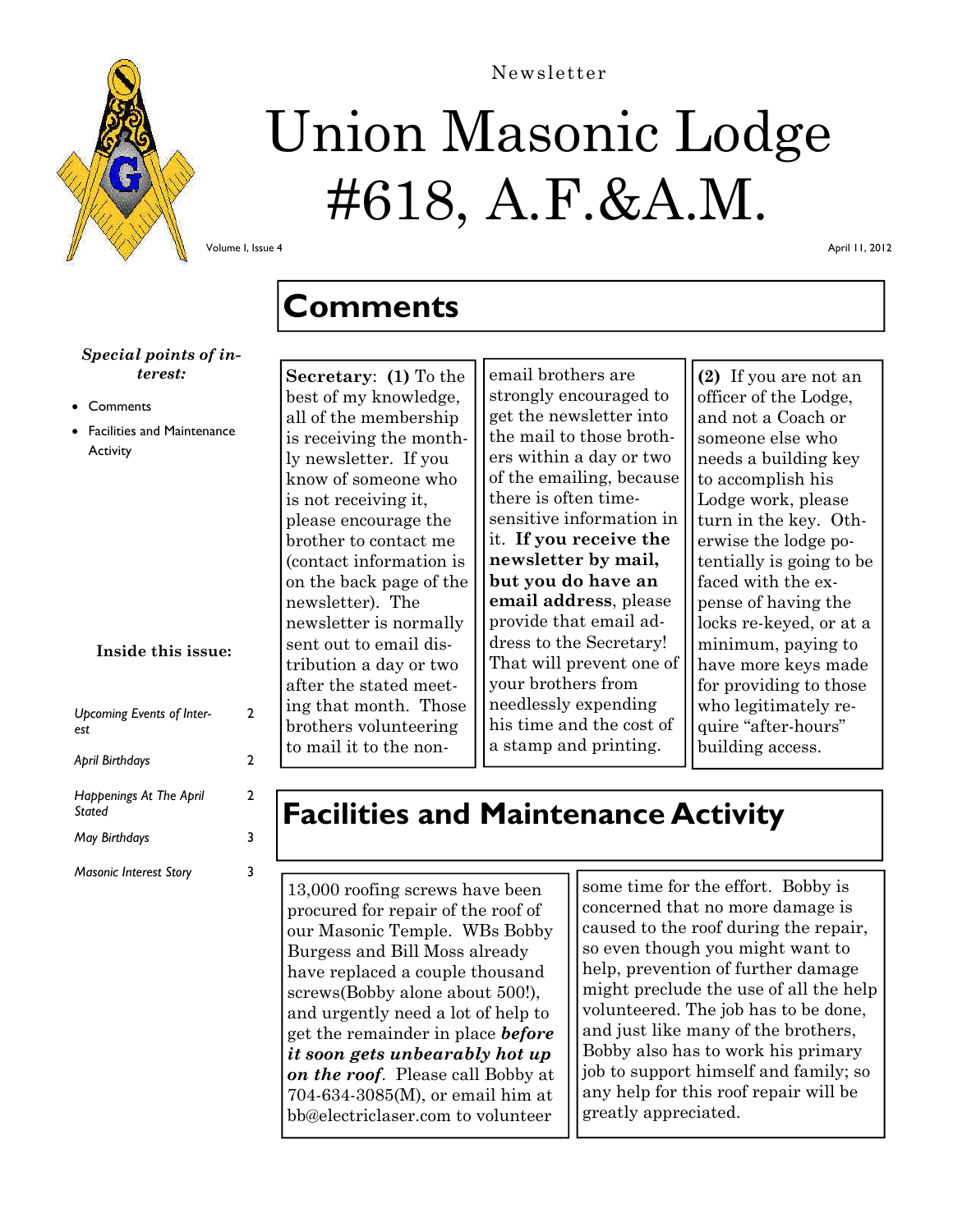### **Upcoming events of interest**

**May 5th—OES Chicken & Dumplings Dinner, 4-8pm** 

**May 14th**—May stated communication

**May 30th**—Grand Master's Area Meeting, hosted by Albemarle #703. (Headcount required for the meal if you plan to attend)

# **April Birthdays (by age)**

**AGE / BIRTH DATE REPORT (sorted by current age)** 

**Age Birth Date Name** 

97 04/02/1915 LEVI J. GANN

86 04/12/1925 EARL C. PHIFER

83 04/24/1928 THOMAS A. JOYNER

78 04/21/1933 ROBERT L. LITTLE

72 04/21/1939 HOWARD L. JONES

72 04/03/1940 ARNOLD J. PRICE

72 04/09/1940 LEON E. SNIDER

70 04/26/1941 ROGER D. LONG

65 04/15/1946 JERRY W. PITTMAN

64 04/29/1947 GARY D. HARTSELL

58 04/09/1954 RICKY L. RUSHING 55 04/04/1957 JOHNNY SMITH 55 04/08/1957 JERRY L. BENNETT 53 04/24/1958 CHARLES T. SMITH 53 04/30/1958 BRADFORD S. REITZEL 52 04/04/1960 EDWARD W. GREENE 51 04/26/1960 TAB G. MORRISON 51 04/03/1961 RUSSELL N. DRAKE 44 04/14/1967 SCOTT M. WHITLEY 42 04/28/1969 MARTY Y. BENTON 40 04/26/1971 THOMAS L. NASH JR

### **Happenings at the March stated**

Our DDGM, WB William B. Safrit, was received on an official visit to our lodge.

Announced that Brother Billy Darrell McKenzie, Jr., had been Raised to MM on March 22nd, and Brothers David Gordon Nash and John Robert Nash had been Initiated on April 2nd.

Reported that WB Evans Long Caudle(Master 1961) had

passed away April 8th. Masonic Funeral 11:00am, April 14th, Mill Grove UMC, Midland.

Coordinated on the help to be provided to the OES for the May 5th Chicken and Dumplings Dinner. The OES will be donating the proceeds to help with the repairs to the Masonic Temple roof. A flyer that can be posted in any of your frequented places of work or

business, will be separately emailed to the email distribution list. Your are encouraged to spread the word, and you can do so by printing off the flyer and *appropriately* placing it for the public to see.

Discussed and will be determining how best to meet the request of the OES to provide hand rails on the steps to the East, for several who sometimes need assistance.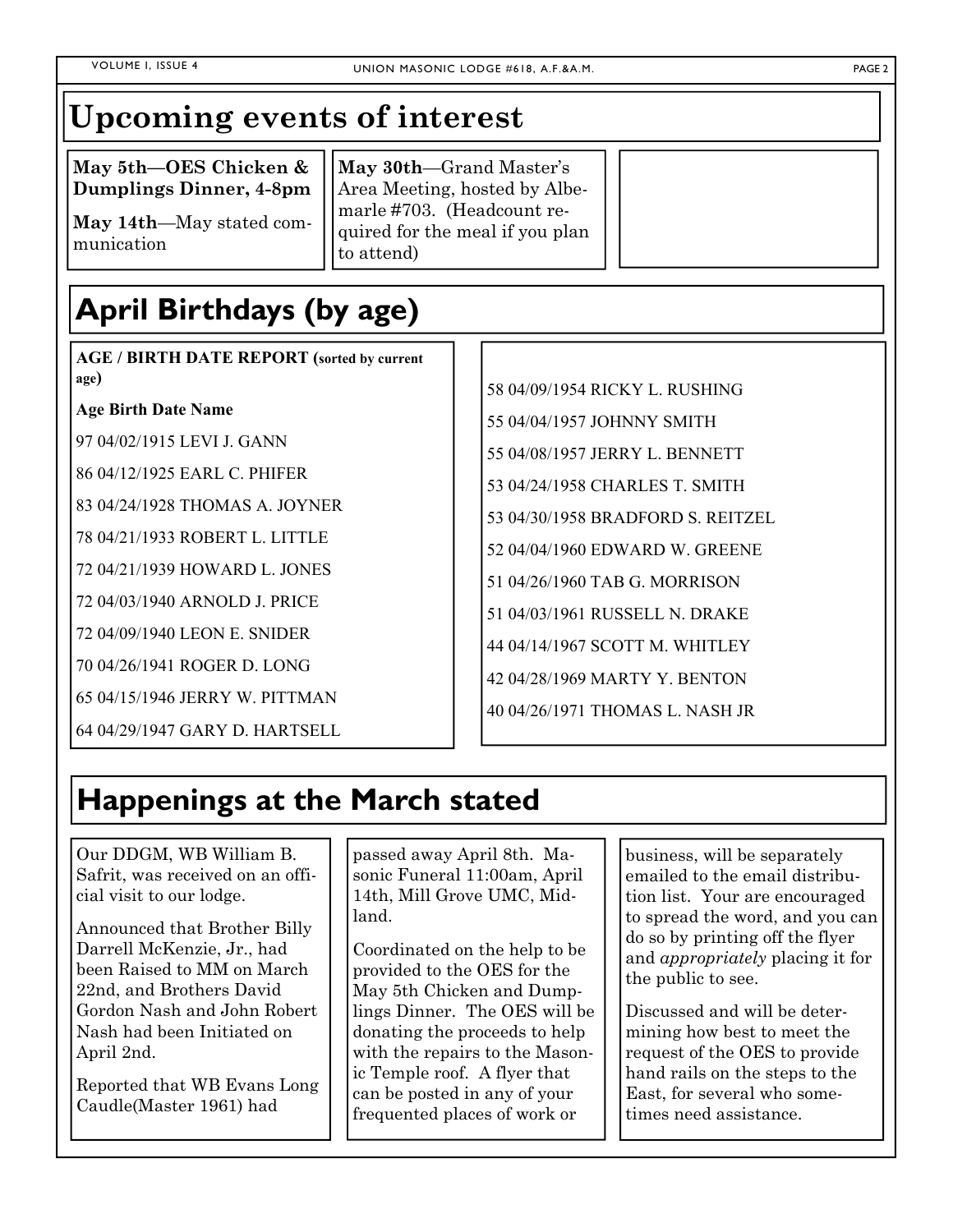### **May Birthdays**

**AGE / BIRTH DATE REPORT (sorted by current age)** 

**Age Birth Date Name** 

81 05/16/1930 JASON M. SALYER

76 05/27/1935 JAMES R. PINION

67 05/09/1944 OSCAR Y. HARWARD

64 05/24/1947 VICTOR J. GIANGRANT

63 05/04/1948 RICHARD D. TUCKER

### **Masonic Interest Story**

63 05/06/1948 DAVID F. BARBEE 61 05/05/1950 MITCHELL A. ELLIOTT 61 05/14/1950 RONNIE L. SNEED 59 05/31/1952 JON R. STEWART 57 05/31/1954 AMBROSE A. PURSER 56 05/14/1955 CURTIS A. BELK 36 05/10/1975 CHRISTOPHER R. WILEY

**[**I apologize if you, too, have recently read this. I cannot remember where **I** recently read it, but I enjoyed it.]

#### **THE PAWNBROKER TALE AND FREEMASONS**

A young man passed a pawnbroker's shop. The money lender was standing in front of his shop, and the young man noted that he was wearing a large and beautiful Masonic emblem. After going on a whole block, apparently lost in thought, the young man turned back, stepped up to the pawnbroker, and addressed him: "I see you're wearing a Masonic emblem. I'm a Freemason too. It happens that I'm desperately in need of \$25 just now. I shall be able to repay it within ten days. You don't know me; but I wonder whether the fact that you are a Freemason and that I am a Freemason is sufficient to induce you to lend me the money on my personal note." The pawnbroker mentally appraised the young man, who was clean-cut, neat and well-dressed. After a moments thought, he agreed to make the loan on the strength of the young man being a Freemason.

Within a few days the young man repaid the loan as agreed and that ended the transaction.

About four months later the young man was in a Lodge receiving the Entered Apprentice Degree; he had not really been a Mason when he borrowed the \$25. After he had been admitted for the second section of the degree, the young man looked across the Lodge room and saw the pawnbroker from whom he had borrowed the \$25. His face turned crimson and he became nervous and jittery. He wondered whether he had been recognized by the pawnbroker. Apparently not, so he planned at the first opportunity to leave the Lodge room and avoid his benefactor. As soon as the Lodge was closed he moved quickly for the door, but the pawnbroker had recognized the young man, headed him off and, to the young man's astonishment, approached him and greeted him with a smile and outstretched hand. "Well, I see you weren't a Freemason after all when you borrowed that \$25," the pawnbroker commented. The blood rushed to the young man's face as he stammered, "No, I wasn't, but I wish you'd let me explain. **I had always heard that** (continued on p4)